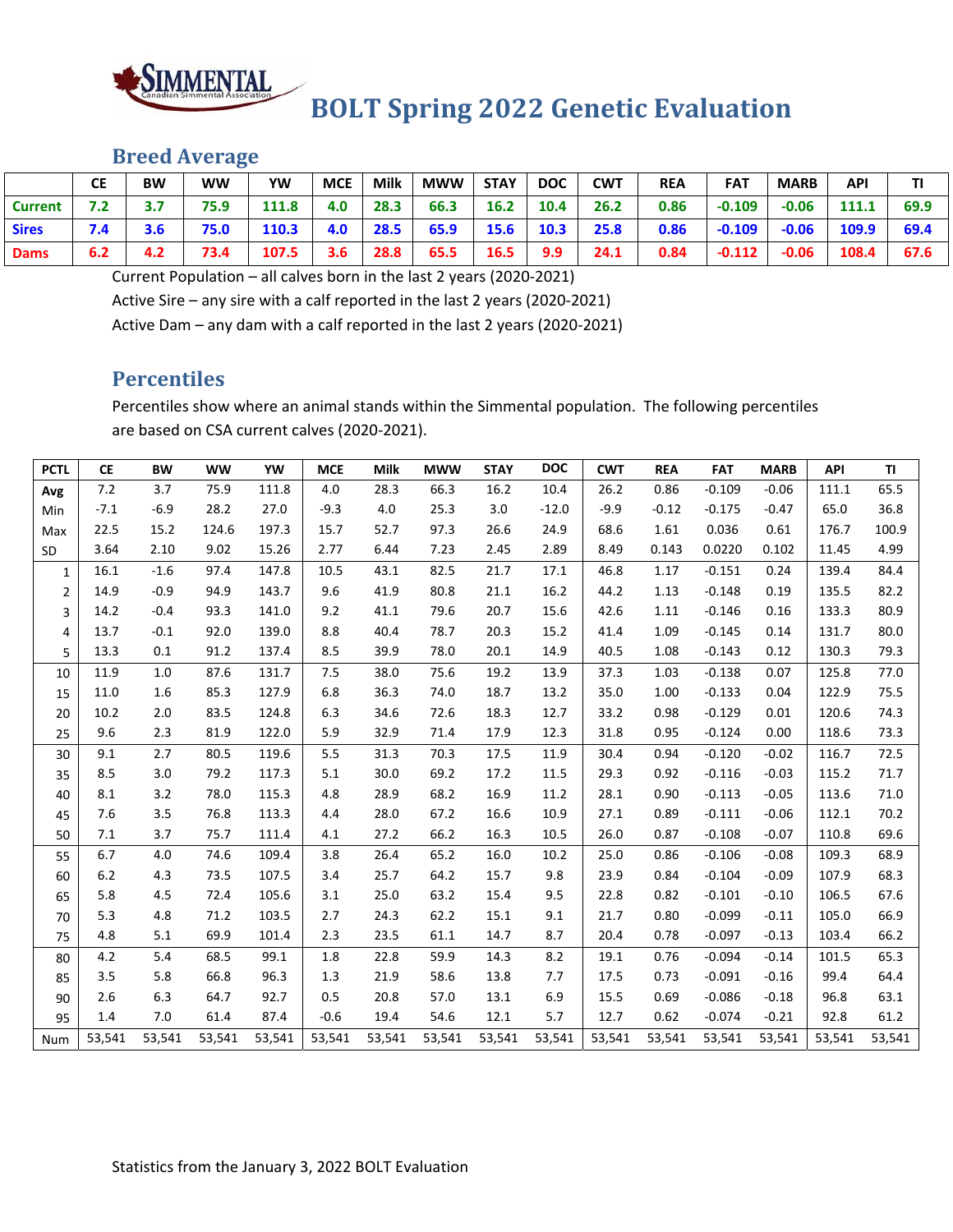# **BOLT Spring 2022 Genetic Evaluation**

**Current Fullbloods**

SIMMENTAL

| <b>PCTL</b>    | <b>CE</b> | <b>BW</b> | <b>WW</b> | YW    | <b>MCE</b> | <b>Milk</b> | <b>MWW</b> | <b>STAY</b> | <b>DOC</b> | <b>CWT</b> | <b>REA</b> | <b>FAT</b> | <b>MARB</b> | <b>API</b> | <b>TI</b> |
|----------------|-----------|-----------|-----------|-------|------------|-------------|------------|-------------|------------|------------|------------|------------|-------------|------------|-----------|
| Avg            | 5.0       | 5.1       | 72.0      | 102.4 | 2.7        | 37.6        | 73.5       | 16.1        | 9.4        | 20.6       | 0.90       | $-0.136$   | $-0.10$     | 102.1      | 65.8      |
| Min            | $-7.0$    | $-3.7$    | 41.8      | 54.7  | $-9.1$     | 18.2        | 48.9       | 5.7         | $-9.8$     | $-9.1$     | 0.24       | $-0.175$   | $-0.45$     | 65.0       | 48.6      |
| Max            | 18.0      | 15.2      | 102.2     | 161.0 | 13.1       | 52.7        | 97.3       | 24.4        | 23.9       | 51.4       | 1.35       | 0.032      | 0.47        | 137.5      | 87.5      |
| SD             | 3.54      | 1.80      | 7.77      | 12.74 | 2.89       | 3.40        | 5.19       | 2.32        | 2.88       | 7.20       | 0.109      | 0.0100     | 0.07        | 9.54       | 4.36      |
| $\mathbf{1}$   | 13.7      | 0.7       | 90.9      | 134.0 | 9.2        | 45.3        | 86.1       | 21.5        | 16.3       | 39.1       | 1.15       | $-0.159$   | 0.07        | 123.5      | 76.4      |
| $\overline{2}$ | 12.8      | 1.3       | 88.2      | 129.1 | 8.5        | 44.4        | 84.4       | 20.8        | 15.3       | 36.8       | 1.12       | $-0.156$   | 0.05        | 121.0      | 74.8      |
| 3              | 12.2      | 1.6       | 86.6      | 126.3 | 8.1        | 43.8        | 83.5       | 20.4        | 14.8       | 35.1       | 1.10       | $-0.154$   | 0.03        | 119.4      | 74.0      |
| 4              | 11.7      | 1.9       | 85.4      | 124.2 | 7.7        | 43.4        | 82.6       | 20.1        | 14.4       | 33.7       | 1.09       | $-0.152$   | 0.02        | 118.5      | 73.2      |
| 5              | 11.3      | 2.1       | 84.5      | 122.6 | 7.3        | 43.0        | 81.9       | 19.9        | 14.0       | 32.8       | 1.07       | $-0.151$   | 0.01        | 117.5      | 72.7      |
| 10             | 9.8       | 2.8       | 81.6      | 118.4 | 6.4        | 41.8        | 80.1       | 19.0        | 12.9       | 29.7       | 1.03       | $-0.148$   | $-0.02$     | 114.3      | 71.1      |
| 15             | 8.7       | 3.2       | 79.8      | 115.3 | 5.7        | 41.0        | 78.7       | 18.5        | 12.2       | 27.7       | 1.01       | $-0.146$   | $-0.03$     | 111.8      | 70.1      |
| 20             | 7.9       | 3.6       | 78.2      | 112.7 | 5.2        | 40.3        | 77.6       | 18.0        | 11.7       | 26.2       | 0.98       | $-0.144$   | $-0.04$     | 110.2      | 69.3      |
| 25             | 7.2       | 3.9       | 77.0      | 110.8 | 4.8        | 39.8        | 76.8       | 17.6        | 11.2       | 24.9       | 0.97       | $-0.142$   | $-0.05$     | 108.7      | 68.7      |
| 30             | 6.6       | 4.2       | 76.0      | 109.0 | 4.3        | 39.4        | 76.1       | 17.3        | 10.8       | 23.9       | 0.95       | $-0.141$   | $-0.06$     | 107.3      | 68.1      |
| 35             | 6.1       | 4.5       | 75.0      | 107.2 | 3.9        | 38.9        | 75.4       | 16.9        | 10.4       | 23.0       | 0.94       | $-0.140$   | $-0.07$     | 106.0      | 67.5      |
| 40             | 5.6       | 4.7       | 74.0      | 105.6 | 3.6        | 38.5        | 74.8       | 16.6        | 10.1       | 22.1       | 0.92       | $-0.139$   | $-0.08$     | 104.7      | 66.9      |
| 45             | 5.2       | 4.9       | 73.0      | 104.0 | 3.2        | 38.1        | 74.1       | 16.4        | 9.7        | 21.1       | 0.91       | $-0.138$   | $-0.09$     | 103.5      | 66.4      |
| 50             | 4.8       | 5.1       | 72.0      | 102.5 | 2.8        | 37.7        | 73.5       | 16.0        | 9.4        | 20.3       | 0.90       | $-0.136$   | $-0.10$     | 102.2      | 65.9      |
| 55             | 4.3       | 5.3       | 71.0      | 100.9 | 2.4        | 37.3        | 72.9       | 15.7        | 9.1        | 19.5       | 0.88       | $-0.135$   | $-0.11$     | 100.9      | 65.4      |
| 60             | 3.9       | 5.5       | 70.1      | 99.3  | 2.1        | 36.8        | 72.3       | 15.5        | 8.8        | 18.6       | 0.87       | $-0.134$   | $-0.12$     | 99.7       | 64.9      |
| 65             | 3.5       | 5.8       | 69.1      | 97.7  | 1.7        | 36.4        | 71.7       | 15.2        | 8.4        | 17.7       | 0.86       | $-0.133$   | $-0.12$     | 98.5       | 64.4      |
| 70             | 3.0       | 6.0       | 68.1      | 96.1  | 1.3        | 36.0        | 71.0       | 14.9        | 8.0        | 16.9       | 0.84       | $-0.132$   | $-0.13$     | 97.1       | 63.8      |
| 75             | 2.5       | 6.2       | 67.0      | 94.4  | 0.8        | 35.5        | 70.3       | 14.6        | 7.6        | 15.9       | 0.82       | $-0.130$   | $-0.14$     | 95.8       | 63.1      |
| 80             | 2.0       | 6.5       | 65.8      | 92.2  | 0.3        | 34.9        | 69.5       | 14.1        | 7.2        | 14.8       | 0.81       | $-0.128$   | $-0.15$     | 94.1       | 62.4      |
| 85             | 1.4       | 6.8       | 64.3      | 89.5  | $-0.3$     | 34.2        | 68.4       | 13.7        | 6.6        | 13.5       | 0.79       | $-0.126$   | $-0.17$     | 92.1       | 61.5      |
| 90             | 0.6       | 7.2       | 62.1      | 86.2  | $-1.1$     | 33.4        | 67.1       | 13.1        | 5.9        | 11.9       | 0.76       | $-0.124$   | $-0.19$     | 89.6       | 60.2      |
| 95             | $-0.5$    | 7.9       | 59.1      | 81.3  | $-2.0$     | 32.0        | 65.1       | 12.3        | 4.9        | 9.4        | 0.71       | $-0.120$   | $-0.21$     | 86.1       | 58.4      |
| Num            | 7142      | 7142      | 7142      | 7142  | 7142       | 7142        | 7142       | 7142        |            | 7142       | 7142       | 7142       | 7142        | 7142       | 7142      |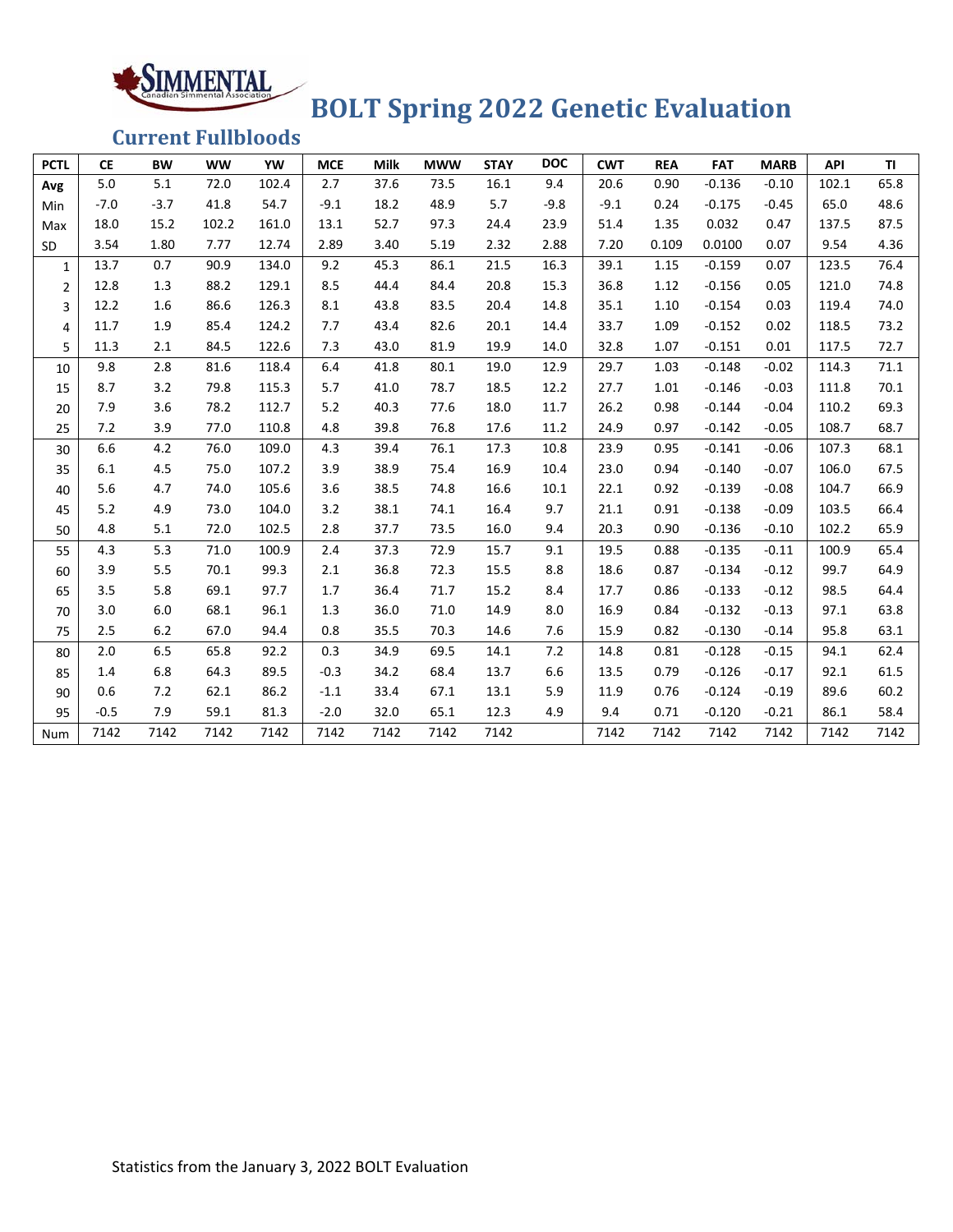## **BOLT Spring 2022 Genetic Evaluation**

**Current Purebreds**

SIMMENTAL

| <b>PCTL</b>    | <b>CE</b> | <b>BW</b> | <b>WW</b> | YW     | <b>MCE</b> | <b>Milk</b> | <b>MWW</b> | <b>STAY</b> | <b>DOC</b> | <b>CWT</b> | <b>REA</b> | <b>FAT</b> | <b>MARB</b> | API    | <b>TI</b> |
|----------------|-----------|-----------|-----------|--------|------------|-------------|------------|-------------|------------|------------|------------|------------|-------------|--------|-----------|
| Avg            | 7.6       | 3.5       | 77.7      | 115.2  | 4.3        | 26.2        | 65.0       | 16.5        | 10.7       | 27.9       | 0.88       | $-0.106$   | $-0.07$     | 113.5  | 71.1      |
| Min            | $-6.7$    | $-5.2$    | 35.4      | 45.6   | $-9.3$     | 4.6         | 33.5       | 5.0         | $-12.0$    | $-9.9$     | 0.20       | $-0.166$   | $-0.47$     | 67.1   | 48.6      |
| Max            | 21.9      | 13.7      | 115.7     | 183.1  | 15.7       | 46.4        | 91.3       | 26.6        | 24.9       | 68.6       | 1.57       | $-0.047$   | 0.53        | 169.9  | 102.6     |
| SD             | 3.34      | 1.93      | 8.87      | 14.76  | 2.63       | 4.61        | 6.32       | 2.33        | 2.86       | 8.09       | 0.129      | 0.0130     | 0.095       | 10.67  | 5.34      |
| 1              | 16.2      | $-1.5$    | 98.3      | 149.3  | 10.5       | 37.8        | 79.8       | 22.0        | 17.1       | 47.5       | 1.19       | $-0.139$   | 0.19        | 140.2  | 85.2      |
| $\overline{2}$ | 15.0      | $-0.8$    | 95.8      | 145.4  | 9.7        | 36.4        | 78.0       | 21.3        | 16.4       | 45.0       | 1.15       | $-0.135$   | 0.15        | 136.9  | 83.1      |
| 3              | 14.3      | $-0.4$    | 94.4      | 142.8  | 9.3        | 35.5        | 76.9       | 20.9        | 15.8       | 43.5       | 1.12       | $-0.132$   | 0.12        | 134.5  | 81.8      |
| 4              | 13.7      | $-0.1$    | 93.3      | 141.0  | 8.9        | 34.8        | 76.1       | 20.6        | 15.5       | 42.3       | 1.10       | $-0.130$   | 0.10        | 132.8  | 80.9      |
| 5              | 13.3      | 0.2       | 92.3      | 139.5  | 8.6        | 34.2        | 75.4       | 20.3        | 15.1       | 41.4       | 1.09       | $-0.128$   | 0.09        | 131.6  | 80.2      |
| 10             | 11.9      | 1.0       | 89.2      | 134.1  | 7.6        | 32.3        | 73.1       | 19.4        | 14.1       | 38.4       | 1.04       | $-0.123$   | 0.05        | 127.2  | 77.8      |
| 15             | 11.0      | 1.6       | 86.9      | 130.6  | 6.9        | 31.0        | 71.5       | 18.9        | 13.5       | 36.3       | 1.01       | $-0.119$   | 0.03        | 124.5  | 76.4      |
| 20             | 10.3      | 2.0       | 85.1      | 127.7  | 6.4        | 29.9        | 70.3       | 18.5        | 13.0       | 34.6       | 0.98       | $-0.116$   | 0.01        | 122.4  | 75.3      |
| 25             | 9.7       | 2.3       | 83.7      | 125.3  | 6.0        | 29.1        | 69.2       | 18.1        | 12.6       | 33.2       | 0.96       | $-0.114$   | $-0.01$     | 120.5  | 74.4      |
| 30             | 9.2       | 2.6       | 82.3      | 123.0  | 5.6        | 28.4        | 68.3       | 17.8        | 12.2       | 32.0       | 0.94       | $-0.112$   | $-0.02$     | 118.9  | 73.6      |
| 35             | 8.7       | 2.9       | 81.1      | 120.9  | 5.2        | 27.7        | 67.4       | 17.5        | 11.8       | 30.9       | 0.93       | $-0.110$   | $-0.04$     | 117.2  | 72.8      |
| 40             | 8.2       | 3.1       | 79.8      | 118.8  | 4.9        | 27.1        | 66.6       | 17.2        | 11.5       | 29.8       | 0.91       | $-0.108$   | $-0.05$     | 115.8  | 72.1      |
| 45             | 7.8       | 3.4       | 78.7      | 116.9  | 4.6        | 26.5        | 65.7       | 16.9        | 11.2       | 28.8       | 0.89       | $-0.107$   | $-0.06$     | 114.4  | 71.5      |
| 50             | 7.4       | 3.6       | 77.6      | 115.0  | 4.3        | 25.9        | 64.9       | 16.6        | 10.8       | 27.8       | 0.88       | $-0.105$   | $-0.07$     | 113.0  | 70.8      |
| 55             | 7.0       | 3.8       | 76.4      | 113.1  | 3.9        | 25.3        | 64.1       | 16.3        | 10.5       | 26.8       | 0.86       | $-0.104$   | $-0.08$     | 111.7  | 70.2      |
| 60             | 6.6       | 4.0       | 75.4      | 111.2  | 3.6        | 24.8        | 63.3       | 16.0        | 10.2       | 25.8       | 0.85       | $-0.102$   | $-0.09$     | 110.4  | 69.5      |
| 65             | 6.2       | 4.3       | 74.2      | 109.2  | 3.3        | 24.2        | 62.5       | 15.7        | 9.8        | 24.8       | 0.83       | $-0.100$   | $-0.10$     | 109.0  | 68.9      |
| 70             | 5.8       | 4.5       | 73.0      | 107.2  | 2.9        | 23.6        | 61.6       | 15.4        | 9.5        | 23.7       | 0.81       | $-0.099$   | $-0.12$     | 107.6  | 68.2      |
| 75             | 5.3       | 4.8       | 71.8      | 105.0  | 2.6        | 23.0        | 60.7       | 15.0        | 9.1        | 22.6       | 0.79       | $-0.097$   | $-0.13$     | 106.1  | 67.5      |
| 80             | 4.8       | 5.1       | 70.4      | 102.7  | 2.1        | 22.3        | 59.6       | 14.6        | 8.6        | 21.2       | 0.77       | $-0.095$   | $-0.14$     | 104.4  | 66.7      |
| 85             | 4.2       | 5.4       | 68.7      | 100.0  | 1.6        | 21.5        | 58.4       | 14.1        | 8.0        | 19.7       | 0.75       | $-0.092$   | $-0.16$     | 102.6  | 65.8      |
| 90             | 3.5       | 5.8       | 66.5      | 96.5   | 1.0        | 20.5        | 56.9       | 13.5        | 7.3        | 17.8       | 0.71       | $-0.089$   | $-0.18$     | 100.1  | 64.6      |
| 95             | 2.3       | 6.5       | 63.3      | 91.2   | 0.0        | 19.1        | 54.6       | 12.7        | 6.0        | 14.9       | 0.67       | $-0.085$   | $-0.21$     | 96.6   | 62.9      |
| Num            | 35,501    | 35,501    | 35,501    | 35,501 | 35,501     | 35,501      | 35,501     | 35,501      | 35,501     | 35,501     | 35,501     | 35,501     | 35,501      | 35,501 | 35,501    |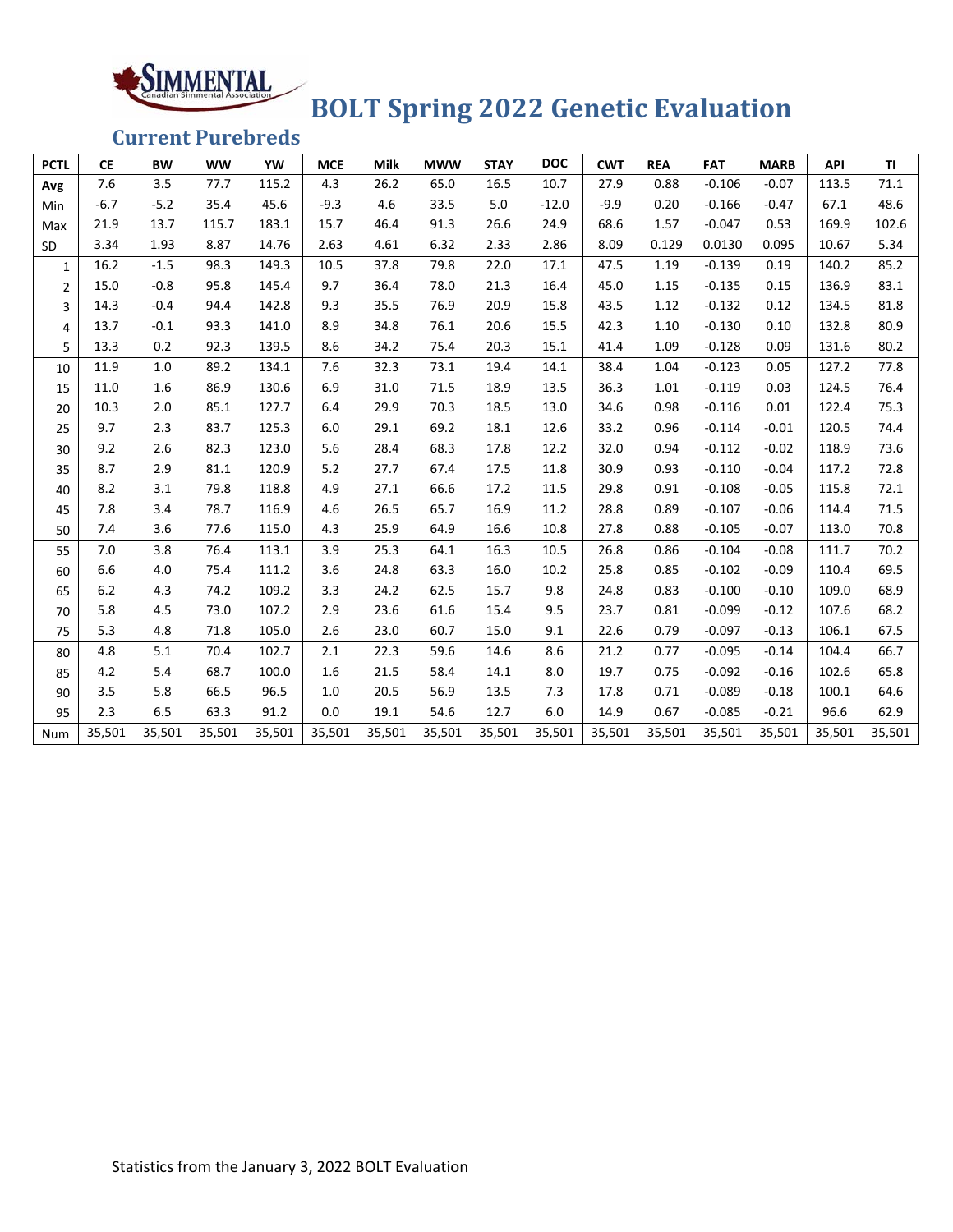

### **BOLT Spring 2022 Genetic Evaluation**